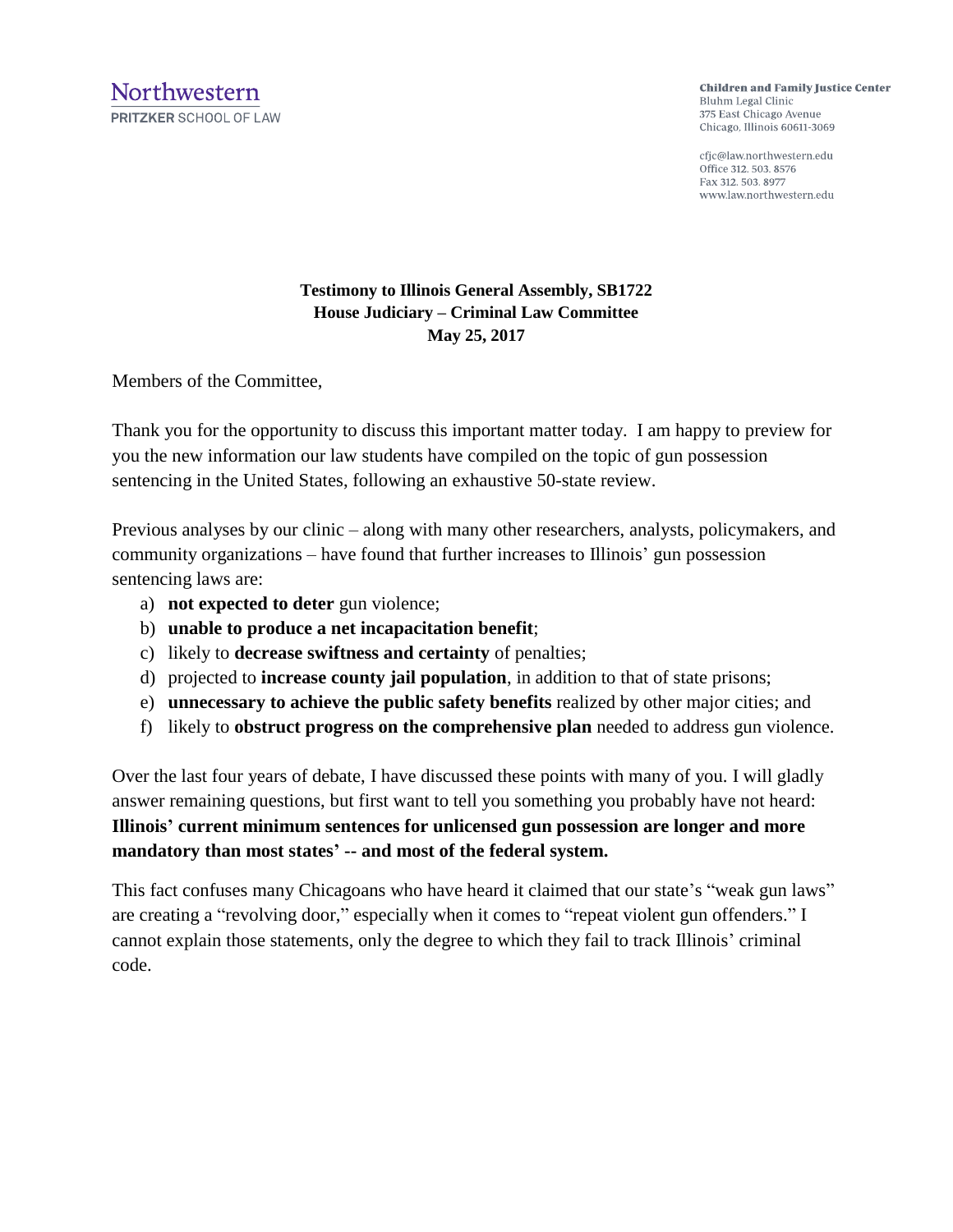**Illinois increased penalties for unlawful gun possession six times between 2000 and 2012, tripling weapons offenders in IDOC without adding a measurable public safety benefit**, according to the Illinois Sentencing Policy Advisory Council.

Only four other states require prison for first-time gun possession (see figure). **All of the states that border Illinois allow for alternatives to incarceration for a** *second* **gun possession violation** (the offense targeted by SB1722 is second-time gun possession).

It is also much more difficult to violate gun laws elsewhere; while Illinois is one of only a few states with a FOID card requirement, several states are now also abandoning concealed-carry permits, including our neighbor, Missouri. When gun possession is not criminalized, one cannot become a "felon-in-possession" without committing a non-gun offense. **Only 5 states (Delaware, Hawaii, Massachusetts, New Jersey, and New York) both felonize gun possession and apply higher mandatory minimum sentences to second-time possessors than Illinois**.

Providing this context is not intended to advocate that Illinois adopt other states' schemes for gun licensing and regulation. Rather, it is to emphasize how few states give permanent felonies and mandatory prison to their citizens for this conduct. In fact, our current prison sentences are so out-of-step, many Illinois prosecutors outside of Cook County may be working around them, leading to broader racial and geographic disparities than in many other types of incarceration (see figure).

The Sentencing Policy Advisory Council has not reviewed the current iteration of this bill, but its estimate of the enhancement provision indicates that **over the next decade, SB1722's gun sentencing provisions will cost \$36M (\$47.7M after adding Vera Institute's estimated noncorrections costs), incarcerate gun possessors for an additional 2,500 person-years – and produce a victimization benefit smaller than that of one single life saved.**

Due to the recent increase in homicide rates after years of decline, the public is demanding solutions to gun violence with renewed energy. At such moments, it is more important than ever to focus attention exclusively on effective solutions, rather than falling into the emergency trap of developing reactionary policies that are ineffective and costly.

Instead, please redouble your attention to critical objectives that can better promote public safety, including: fully and sustainably funding bedrock social services; promoting individualized, reasoned, and neutral accountability for defendants; maintaining fidelity to improved safety outcomes; meeting key timeline benchmarks to reduce hazardous prison overcrowding; and responsibly reducing illegal gun flow.

Thank you for attention and, I hope, your questions.

Stephanie Kollmann, Policy Director / kollmann@nlaw.northwestern.edu